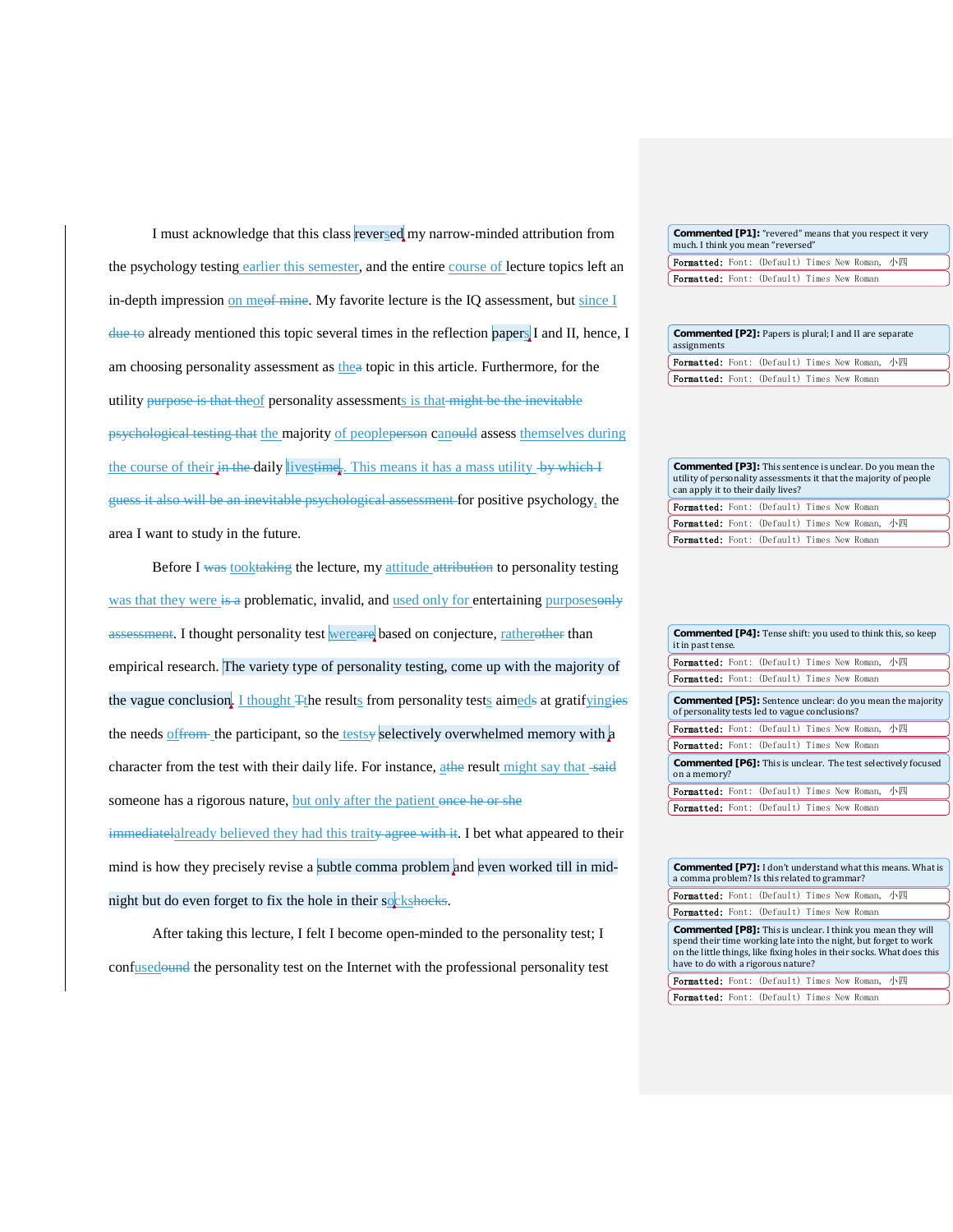used by psychologists. The majority of the professional test were based on antherabundancet amount of analytical data. Some  $\frac{1}{2}$  some assessments, like the MMPI-2, require the participant to answertake 567 questions to have accurate data. In other words, it is rather a conjecture result in my assumption but a heavythe professional test required a complex, involved research method of psychology testing, rather than answering a few questions on the Internet. Apparently, thisat study considers the validity of the test itselfintrinsic before me; through the complex series of questions, the test they diversify the"tests" itself -dimension of validity method to guarantee the accuracy of its resultsthe test itself. One example mentioned in class was thewould be, K Scale, a subtle forms of defensiveness. In order words, the researcher triesd histheir best to correct the potential haphazard elements to reachhave a precise conclusion.

One part of the this class I might disliked was is that I felt overwhelmed by the focus on the thrive history of personality assessment. The class went into a lot of details on how it developed, ; they over detailed, but the class never mentioned the development in the 21th century. Somehow, I know it is the essential to know the history of this subject, **epseically** expecially as an undergraduate student new to the field. But the personality testing is blooming in the modern society, and computers and best-selling books they also played a vital roles in that made the personality so popular in the daily life the lecture. I felt myselfwas willing to hear the discussion on the major dominant personality test, even though many if authorityprofessional psychologists does not highly recommend commit them, but it belongs to ed to the development of modern psychology, and I feel it is more relevant to a student when he or she graduates from school.

Formatted: Font: (Default) Times New Roman

Formatted: Not Highlight Formatted: Font: (Default) Times New Roman

| <b>Commented [P9]:</b> Singular-plural agreement. Books and<br>Computers are two different things, so you have to keep the<br>tenses plural.                    |  |  |  |  |  |  |  |  |
|-----------------------------------------------------------------------------------------------------------------------------------------------------------------|--|--|--|--|--|--|--|--|
| <b>Formatted:</b> Font: (Default) Times New Roman, 小四                                                                                                           |  |  |  |  |  |  |  |  |
| <b>Formatted:</b> Font: (Default) Times New Roman                                                                                                               |  |  |  |  |  |  |  |  |
| <b>Commented [P10]:</b> This is a bit unclear. I'm not sure if this is<br>the same topic as the history of the personality test that started<br>this paragraph? |  |  |  |  |  |  |  |  |
| <b>Formatted:</b> Font: (Default) Times New Roman, 小四                                                                                                           |  |  |  |  |  |  |  |  |
|                                                                                                                                                                 |  |  |  |  |  |  |  |  |
| <b>Formatted:</b> Font: (Default) Times New Roman                                                                                                               |  |  |  |  |  |  |  |  |
| <b>Formatted:</b> Not Highlight                                                                                                                                 |  |  |  |  |  |  |  |  |